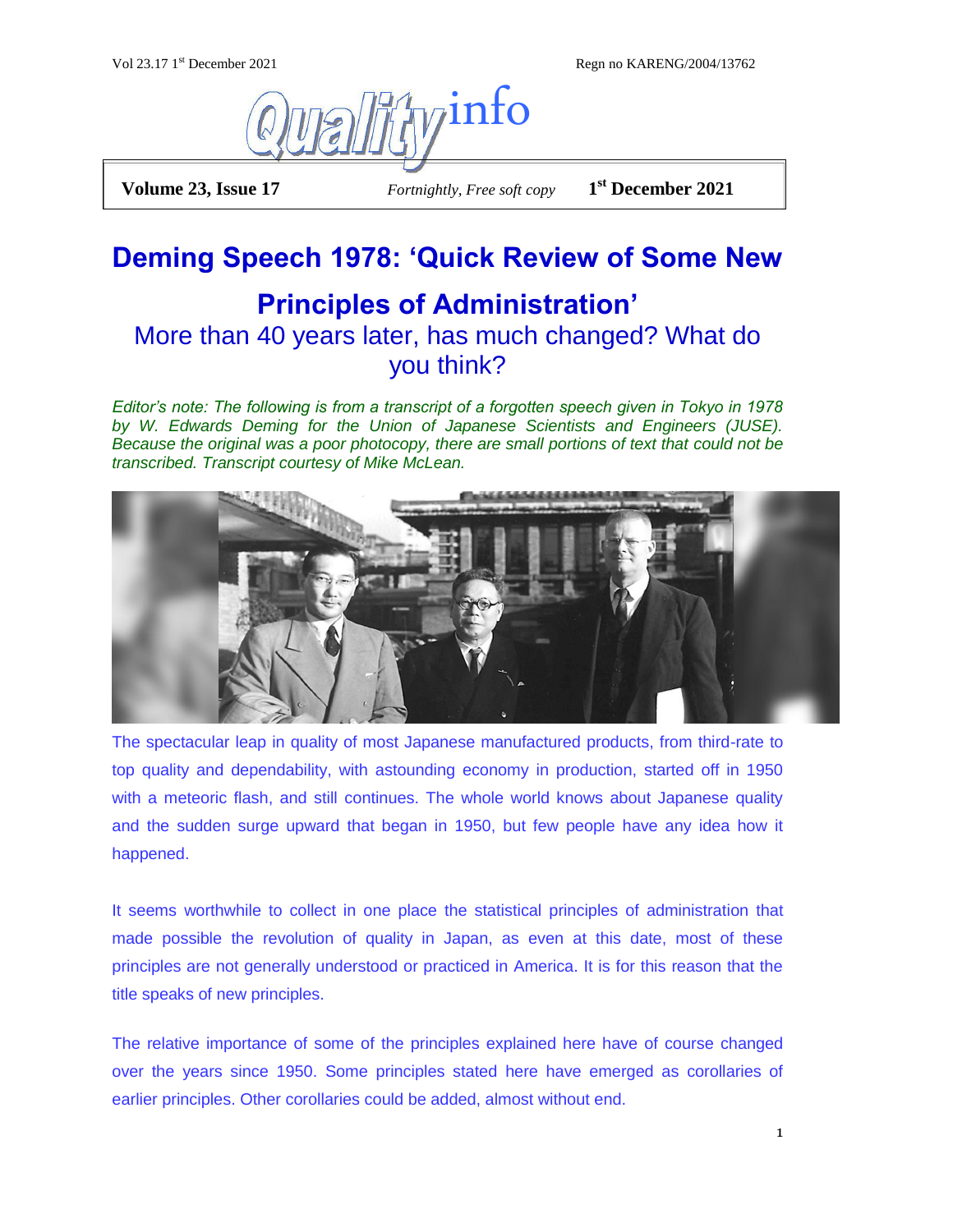The leap forward in quality in Japan was no accident. It was success that followed concerted, determined, methodical effort, throughout all Japanese industry, at all levels of production, including, of course, management, to put the statistical methods to work. Return visits, along with courses at different levels for management, engineers, and foremen, arranged by the Union of Japanese Scientists and Engineers, guided and welded these efforts. It may be that such a concerted movement is possible only in Japan.

It will be obvious that recognition of problems in quality, uniformity, and economy, and evaluation of attempts to solve them, require statistical methods and statistical thinking. Statistical methods cover every step in the production line, from specifications and tests of incoming materials, to tests of product in service, to consumer research, design, and redesign of product. This is why, as [Walter A.] Shewhart said, the statistical control of quality is the broadest term possible for the problems of economic production.

### **Principle 1**

It is demoralizing and costly to call to the attention of a production worker a defective item that he has made, when he is in a state of statistical control with respect to the cause of that defect.<sup>1</sup> To do so would help him not at all, as he is, in effect, drawing blindfolded, samples of beads, white and black, from a bowl of black and white beads thoroughly mixed. He cannot govern the random appearance of black beads in his samples, his product; he cannot beat the system. He is handicapped by the proportion of black beads in the system. Only the management can change the portion of black beads in the bowl.

In fact, if you call his attention to a defective item when his work is in statistical control with respect to the cause of that defect, he will try to modify his procedure… [text lost] hoping vainly for improvement. The result of his modification will be… [text lost] an increase in the variability of his output—backfire that defeats his efforts.

The argument that a production worker has a right to know how he is doing and that he cannot know unless he sees the defective items that he produces, is one of the common fallacies of administration as taught today in schools of business. The fallacy explained here arises from failure to understand the best principles of administration.

## **Principle 2**

It is better to shift to a totally different job, a worker that has developed statistical control of his work in his present job, but whose output in quality or in quantity is unsatisfactory.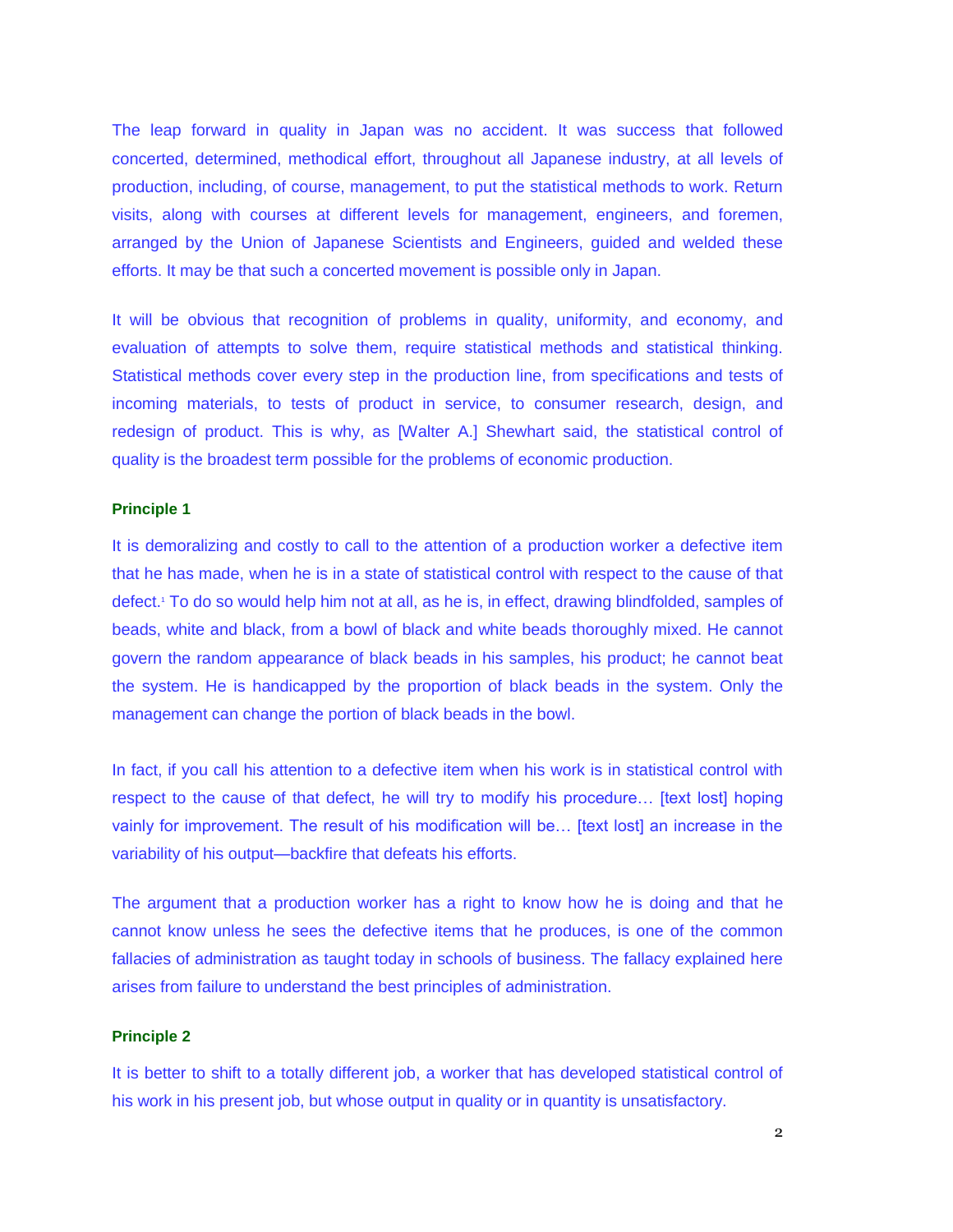It is possible to train and retrain a worker, who has not yet achieved statistical control of his work.

### **Principle 4**

Maximum and minimum limits for the specification of a product are by themselves a costly and unsatisfactory guide to the production worker. Thus, specification limits for an outside diameter to lie between 1.001 and 1.002 cm tell the production worker that a diameter of 1.0012 cm meets the specification, but it is no help to him in an attempt to produce fewer defectives and to increase his production, both of which he can accomplish with less effort with the aid of statistical methods. (Stated years ago by Dr. Shewhart.)

## **Principle 5**

His job description should therefore, for best economy, require him to achieve statistical control of his work with the distribution of individual items that meet the specifications. Under this system, his output will meet the specifications without the high cost of detailed inspection. Workers that are in statistical control but whose output is unsatisfactory can be transferred and trained in other work.

## **Principle 6**

Good quality does not necessarily mean high quality. It means mainly uniformity and dependability, at low cost, with quality suited to the market.

#### **Principle 7**

Variation in a quality characteristic causes a loss, even though the variation be not enough to exceed the specifications. With greater uniformity, the manufacturer may be able to economize on the production process, such as to curtail some operations, or to use cheaper raw materials, and still meet specifications. Thus, greater uniformity enables a) a manufacturer and his customer—both of them—to achieve greater economy; and b) provides a better basis for doing business together.

Examples abound, but it may not be so well known that uniformity in agricultural products is also important to economic processing of foods and other derivatives.<sup>2</sup>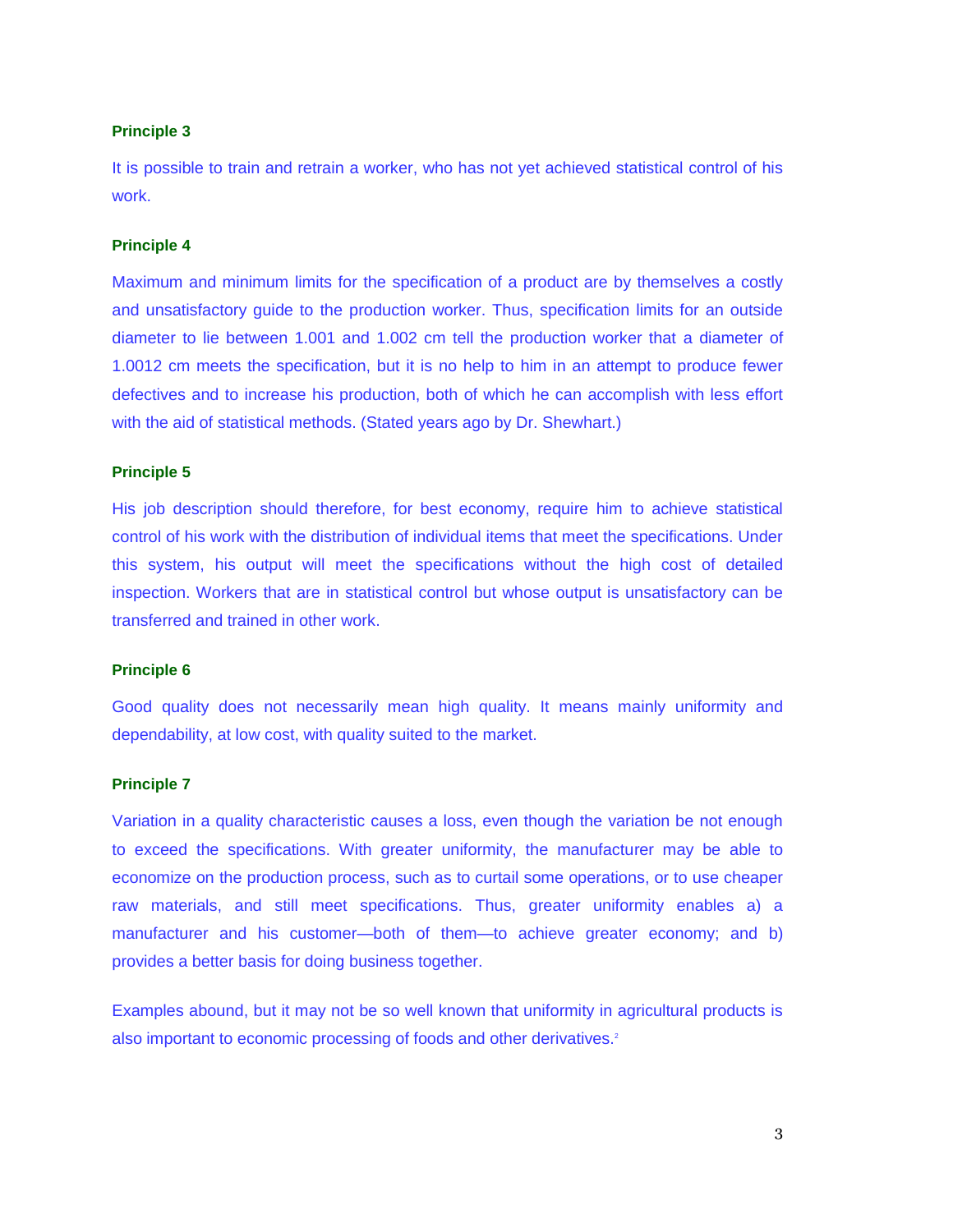In a state of chaos (poor supervision, bad management, nothing in statistical control), it is impossible for a production worker to develop his potential ability and capacity for uniformity or for quantity.

Statistical methods, such as a control chart, provide signals that indicate the existence of a special cause that requires corrective action.

## **Principle 9**

Causes of high cost of production, with loss of competitive position, may be usefully subsumed under two categories:

| <b>Faults</b><br>the<br><b>of</b><br>system                                | <b>Special causes</b>    |
|----------------------------------------------------------------------------|--------------------------|
| (common or environmental causes)                                           |                          |
| 85%                                                                        | 15%                      |
| These faults stay in the system until reduced by These causes are specific |                          |
| management. Their combined effect is usually to a certain worker or to a   |                          |
| easy to measure. Some individual causes will be   machine. A statistical   |                          |
| isolated by judgment. Others may be identified                             | signal detects<br>the    |
| by experiment; some by study of records on existence of a special          |                          |
| operations and materials.                                                  | cause, which the worker  |
|                                                                            | can usually identify and |
|                                                                            | correct.                 |

The percentages shown only indicate that, in my experience, problems of the system overshadow special causes. Design of product, and testing in service, are part of the system and are the responsibilities of management.

Common causes get their name from the fact that they are common to a whole group of workers: They belong to the system.

No improvement of the system, nor any reduction of special causes of variation and trouble, will take place unless management attacks common causes.

Confusion between the two types of cause leads to frustration at all levels, and leads to greater variability and to higher costs—exactly contrary to what is needed.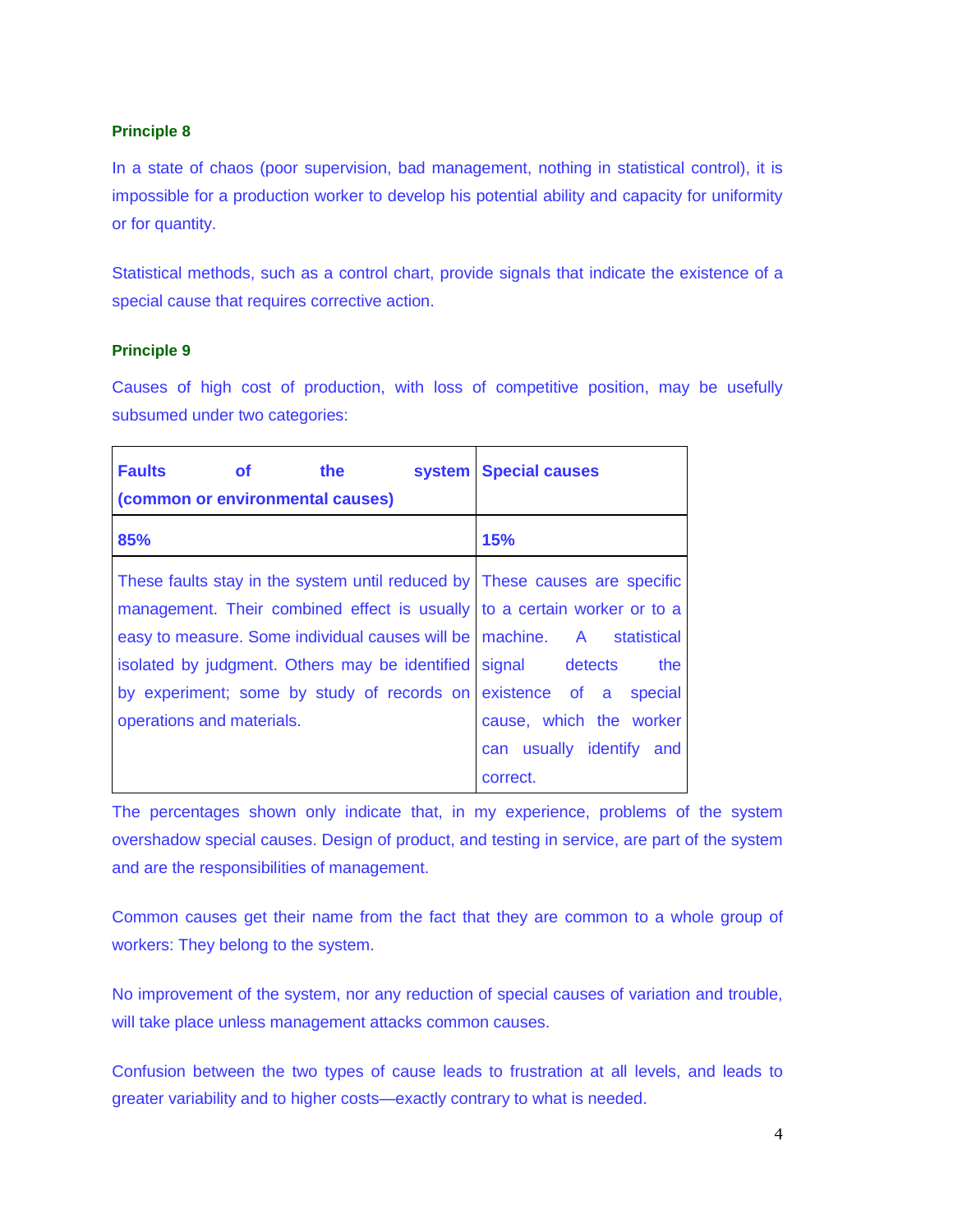Fortunately, this confusion can be eliminated with almost unerring accuracy. Simple statistical techniques such as distributions, run charts, Shewhart control charts, all explained in books, provide signals that tell the operator when to take action to improve the uniformity of his work. They also tell him when to leave his process alone.

## **Principle 11**

These simple statistical techniques minimize the net cost of two common mistakes: 1. Over adjusting, looking too often for a special cause, and taking action that only increases the variation and defeats the aim

2. Doing too little or nothing about special causes

It is easy to avoid completely either mistake. One can avoid No. 1 by doing nothing about special causes, thus committing No. 2 as often as possible. The result is chaos. Or, he can avoid No. 2 by taking action on the slightest indication of variation up or down. The result is an increase in variation and more chaos.

Statistical methods provide the only economic way to achieve stability and to minimize the net loss from both mistakes.

What is not in the books, nor known or generally amongst quality-control engineers, is that the same charts that send statistical signals to the production worker also provide for management a measure of the totality of fault that belongs to the system itself.<sup>3</sup>

## **Principle 12**

The first step of any process of manufacture, or of measurement, is to achieve statistical control of one of the main characteristics of the product, then another, and another. Once statistical control of the main quality characteristics of a process is achieved, the process is ready for the next step—improvement, the responsibility of management.

The first step of any process of manufacture, or of measurement, is to achieve statistical control of one of the main characteristics of the product; then another, and another.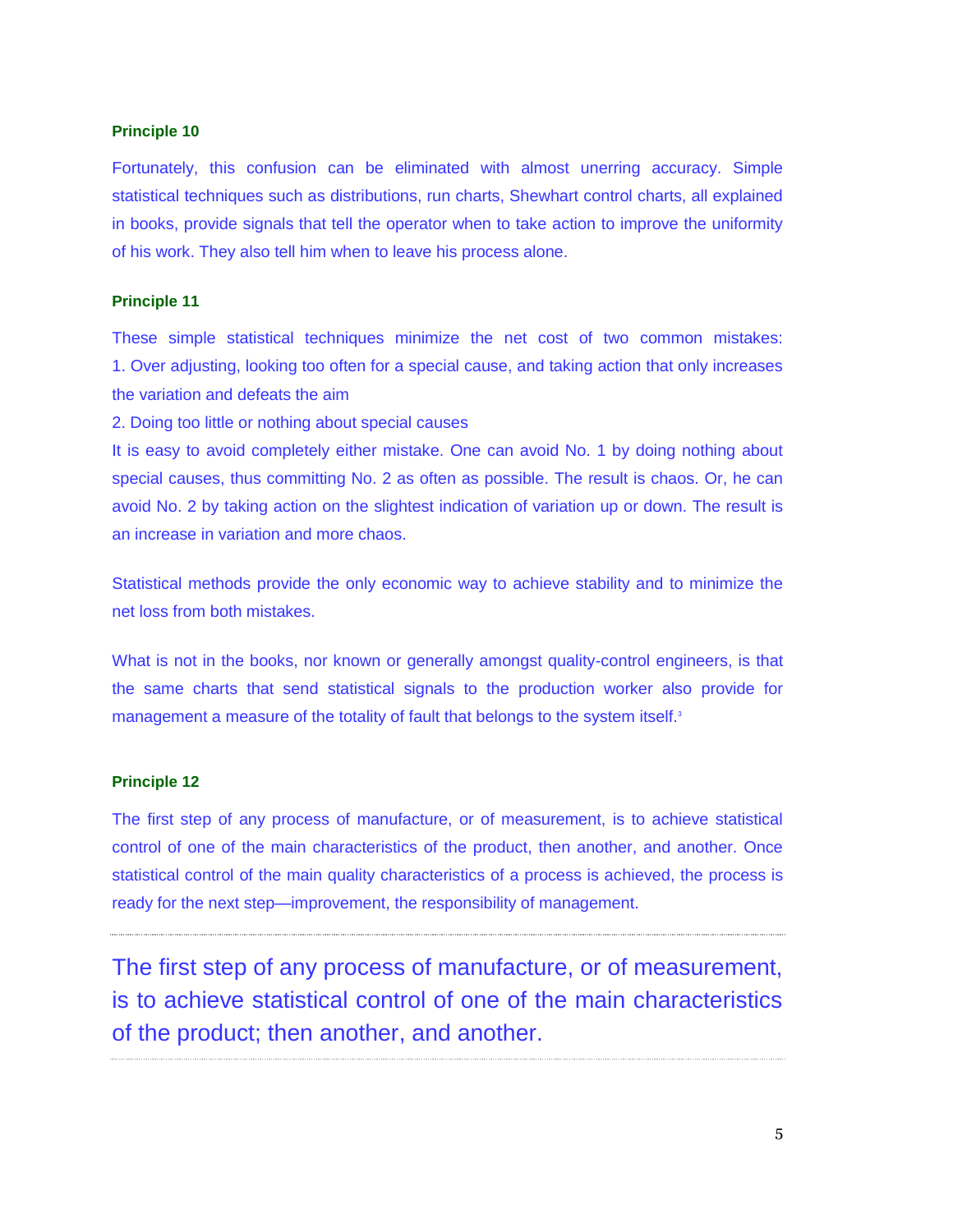An attempt to evaluate the effect of steps taken to reduce common causes will be risky and misleading unless some of the processes have been brought into a state of statistical control.

The problems of the system remain even though statistical control of the most important quality characteristics of the product has been achieved (as long taught by Dr. [Joseph M.] Juran). Again, the problems of the system are problems for management.

## **Principle 13**

A mechanical governor that merely holds quality characteristic within specifications does not achieve better uniformity for tomorrow and the economic benefits thereof. It does not improve the system. Mechanical governors may be used advantageously, in conjunction with computing equipment, to plot charts to calculate statistical characteristics that will provide a signal to the supervisor to indicate when a special cause of variation calls for corrective adjustment.

## **Principle 14**

Management is not doing the job of management, unless there be a system of meaningful records, with statistical evaluation, to learn what proportion of recognized problems belong to the system, and hence to management.

The usual claim of management, in the absence of statistical methods, that "we are doing everything that we know of to improve quality and to decrease costs," though ever so true, is only a confession of wishful thinking without benefit of knowledge of statistical principles of administration.

A typical statement from management might run like this: "I understand enough about quality control to manage it effectively from my office as president." Shallowness of understanding only manifests itself when trouble occurs.<sup>4</sup>

The usual supposition on the part of American management is that the production workers are responsible for all the problems of production and of quality. Management, in the absence of statistical methods, proceeds on the theorem that if the workers made no errors, there would be no trouble. This elegant theorem does not improve uniformity of product or reduce losses. It is a costly attitude. It conceals the responsibilities and the opportunities of management and guarantees continuation of trouble.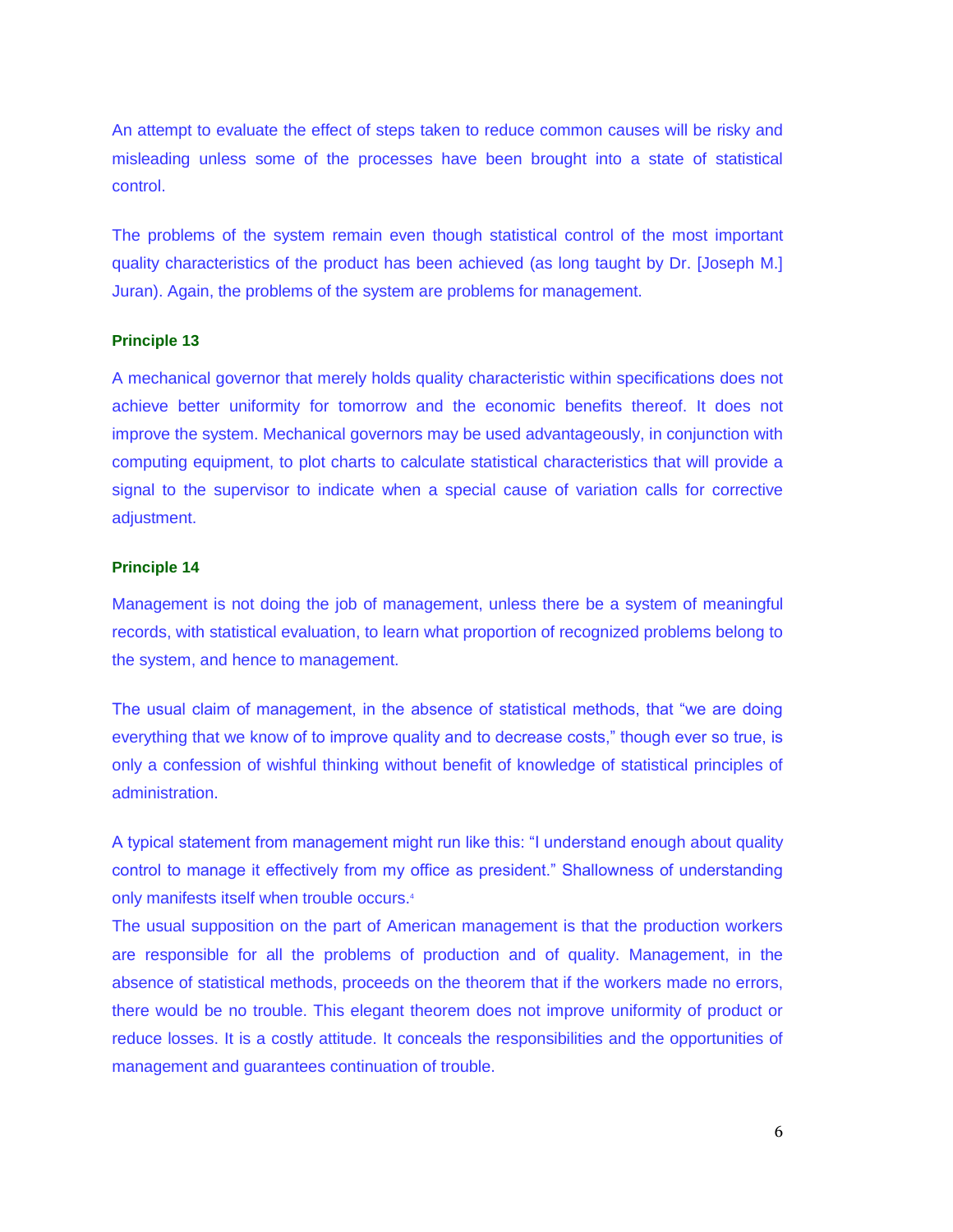The fault behind the recall of automobiles for correction, familiar to everyone, whenever something was admittedly wrong is not chargeable to workmanship, but to design, the system, hence the fault of management.

The boost in morale of the production worker, if he were to perceive a genuine attempt on the part of management to improve the system and to hold the production worker responsible only for what the production worker is responsible for and can govern, and not for handicaps placed on him by the system, would be hard to overestimate.

## **Principle 15**

A process has an identity and a predictable capability only if it is in a state of statistical control. In this state, the main quality characteristics of the product will dependably fall tomorrow within predictable limits. Output can be predicted, likewise cost of production.



The production-line, from design, raw material to the consumer. Data from consumer-research and from service-requirements provide a basis for re-design of the product and for changes in the requirements for raw materials and in production.

From "Quick Review of Some New Principles of Administration"

## **Principle 16**

The consumer is the most important point on the production line. Consumer research and testing in service are statistical problems.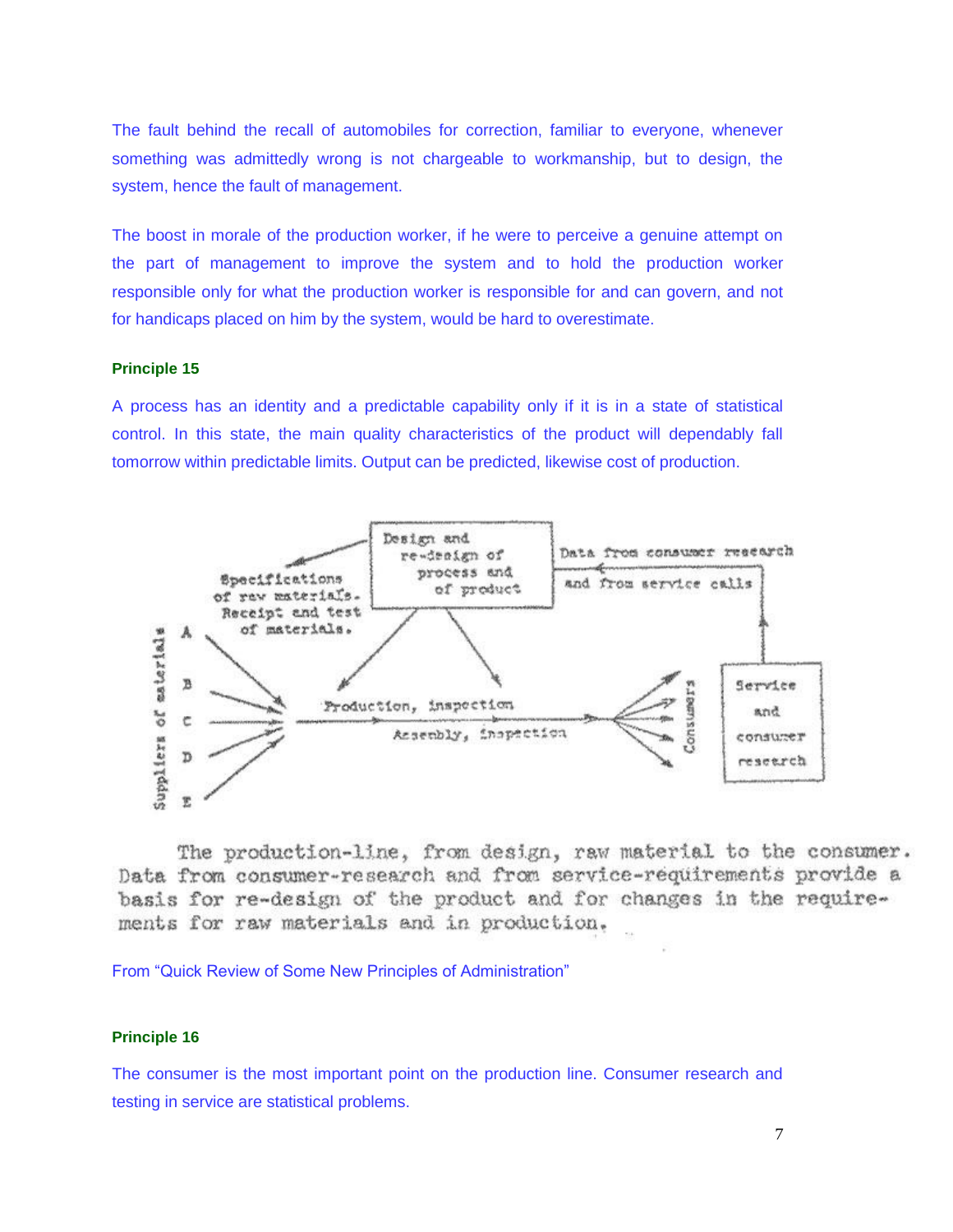Performance of a product is the result of interaction between three participants: 1) the product itself; 2) the user and how he uses the product, how the customer installs it, how he takes care of it, and the conditions of use (example: customer permitted dirt to fall into roller bearing); and 3) instructions for use, training of customer, service provided for repairs, training of repairmen, and availability of spare parts.

The manufacturer of a piece of equipment on which service records are kept may learn continually by studies of the records how the total package of trouble is apportioned amongst the three components and how to improve most economically the performance of his product.

### **Suggestions:**

1. Make frequency distributions of diagnosis of trouble by type of customer, by serviceman, by type of equipment. Some random switching of servicemen amongst customers and types of equipment would provide a basis for improvement in the training of servicemen.

2. Same by customer, by type of equipment. The results would show what type of customer and what conditions of use are likely to give satisfaction, and which are likely to give dissatisfaction.

3. Trends in the amount of trouble, by kind of trouble, by kind of equipment.

## **Principle 18**

Criteria for test of a unit of product, by which to declare it conforming or not conforming to specifications, are totally different in concept and operational meaning from criteria from judgement of the performance of the product in service.<sup>5</sup>

## **Principle 19**

On-time performance of delivery of product exhibits early delivery some days and late delivery some days.

This principle came to my mind one day in Japan as I stepped onto the platform and observed the time to be 10 seconds before the scheduled time of arrival. "Of course," I observed, "it has to be ahead half the time, and behind half the time, if its performance is on time."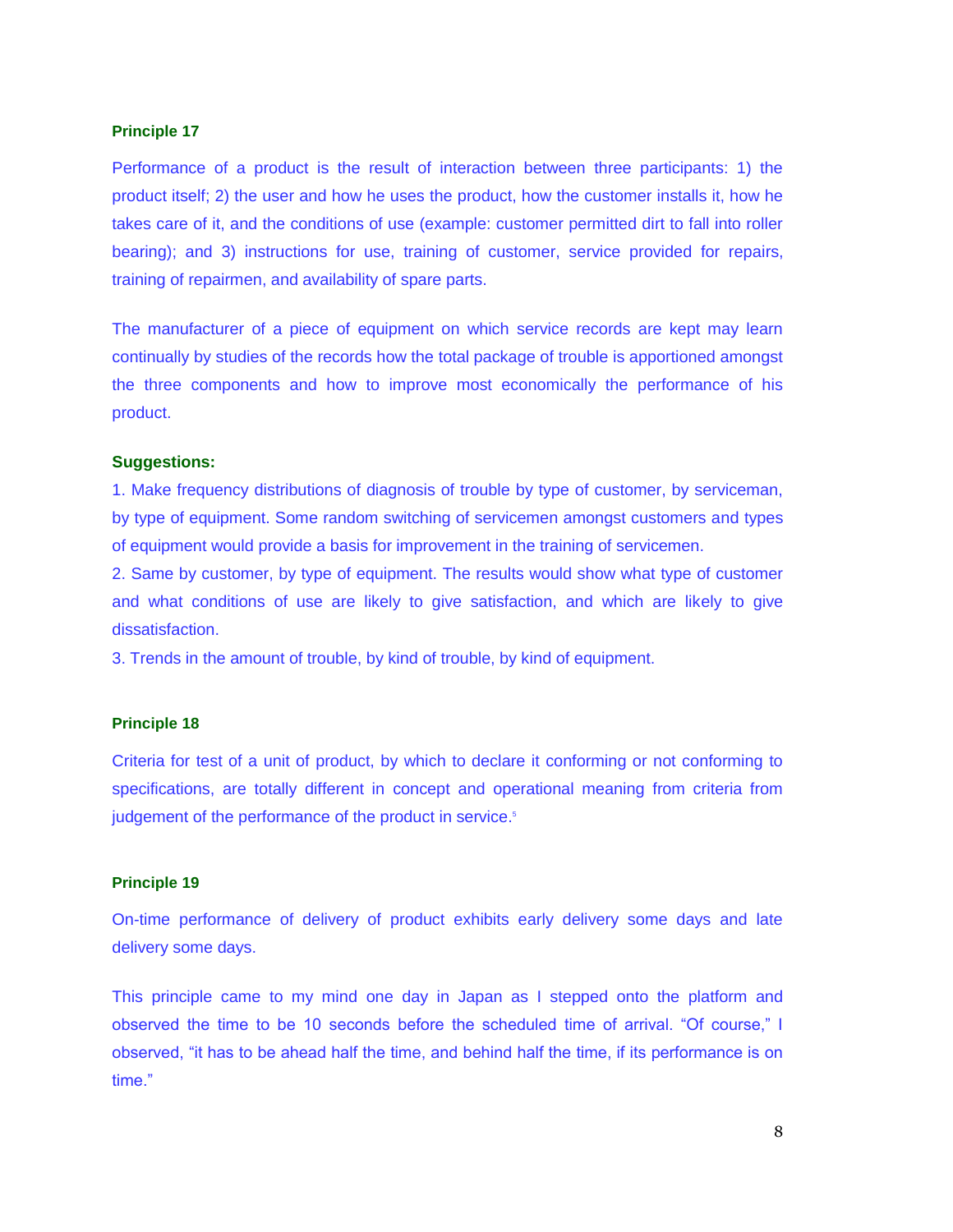Management faces two types of problems in the making and marketing a product:<sup>6</sup> A. What to do with product already made. Is it fit to send out to the market or to a designated customer?

B. How to improve future product.

Problem A is ever with the manufacturer: What to do with today's product? Work on problem B is investment. Each degree of success in problem B simplifies problem A in future days.

There was a time when quality control consisted of problem A to the near exclusion of problem B. It was supposed that inspection of final product to screen out defective items would guarantee that only good items went out to the market or to a designated customer.

It is now known that *no* amount of inspection of product at the end of the line can guarantee quality of performance of product. Some defective items will slip through and cause ill will. There is, moreover, at the end of the line, continual pressure to waive requirements in order to avoid loss of time and the expense of rework or replacement. The greater be the reliance on inspection, the greater will be the proportion of defective items that slip through to the market.

## It is now known that *no* amount of inspection of product at the end of the line can guarantee quality of performance of product.

The idea that the solution lay in inspection and more inspection gave way here and there to the idea that something should be done with the process to reduce the proportion of defectives made.

Statistical acceptance procedures should be the first thought in problem A. It is fairly simple, once a decision is made on the maximum allowable proportion of defectives that shall be permitted to go out, to find in the Dodge-Romig tables the plan of sampling and acceptance that is most economical. Inspection of finished product carried out under an appropriate statistical plan a) guarantees an average outgoing quality limit; and b) furnishes a record that shows how the process is doing, and whether its quality is level, declining, or improving.

Statistical methods offer also the economical approach to problem B, improvement of the process.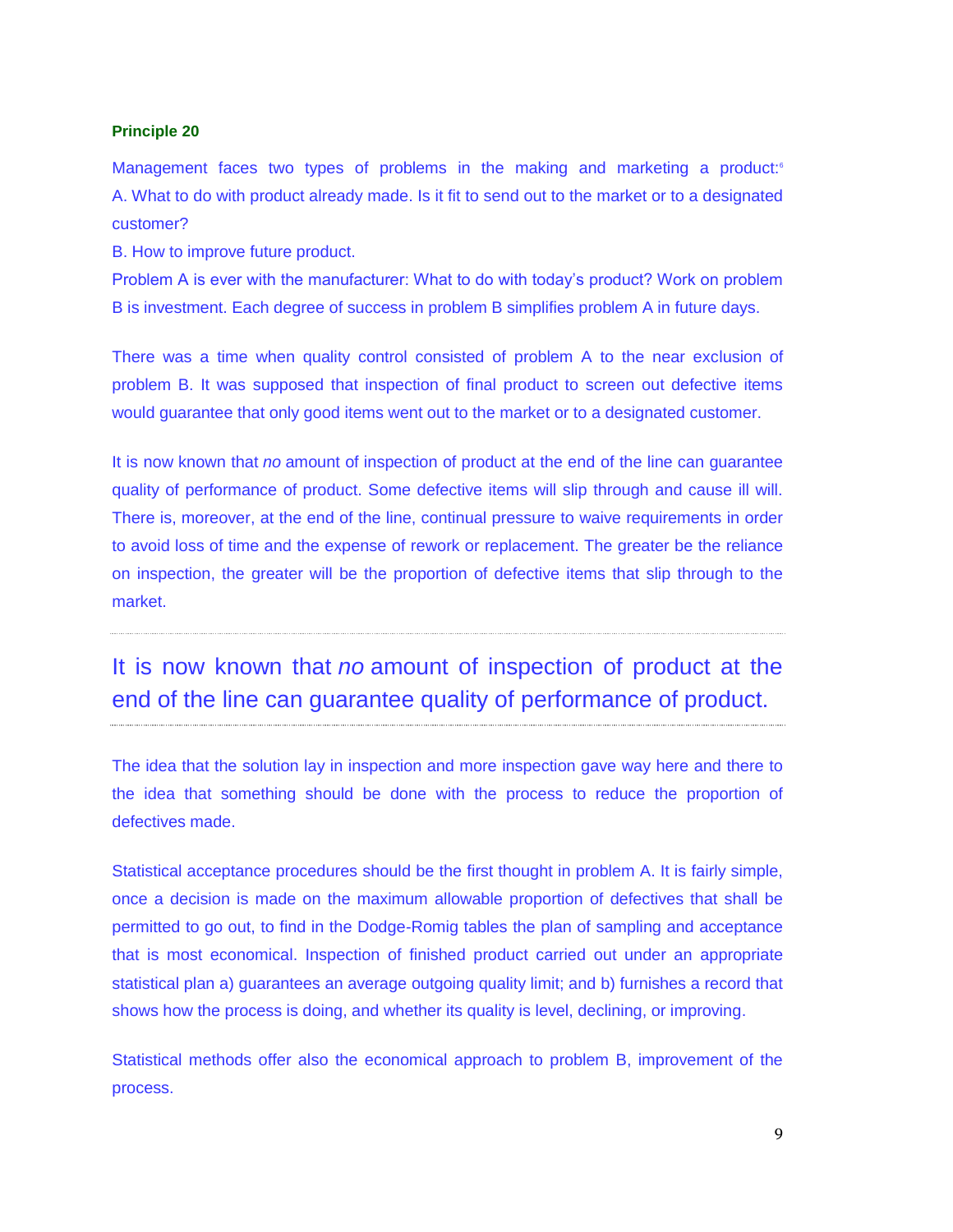The cost of producing a few units of product and testing them do not give enough information on which to predict the cost of production even when combined with a forecast of the market. One must know also how the customer will test lots for acceptance. Must every piece conform to specifications? (Impossible, of course, if the test is destructive.) Or will the customer use a plan of acceptance that does not require 100-percent conformance?

## **Principle 22**

Measurement, simple or complex, is a production process.<sup>7</sup> The product is numbers, called measurements. There is no identifiable system of measurement, unless it is in statistical control, including interchange of observers. Statistical control is not a matter of opinion but of satisfaction of certain statistical tests for randomness.

It has been my observation that unreliable instruments and unreliable measurements are the source of a great deal of trouble and friction in production. Is the product defective, or are the measurements wrong?

Any manufacturer has troubles daily with differences between his own results of measurement and those that his customer makes; between his standard measures and reagents and his customer's standard measures and reagents.

Any processor of food can recall horrifying experiences in which product already distributed, or ready for distribution, has been condemned, temporarily at least, because of false positive results of tests, later traced to contamination in his own laboratory.

## **Principle 23**

Due care in manufacture cannot be defined operationally; hence, any requirements of due care in manufacture can have no legal force. Care in manufacture, however, can be defined and measured. Evidence of care is provided by records of tests, in the form of meaningful data (which might take the form of charts and statistical calculations), supplemented by records of corrective action and the result. Instructions for use of the product, and warnings of misuse, are part of the record that establishes the amount of care taken on the part of the manufacturer.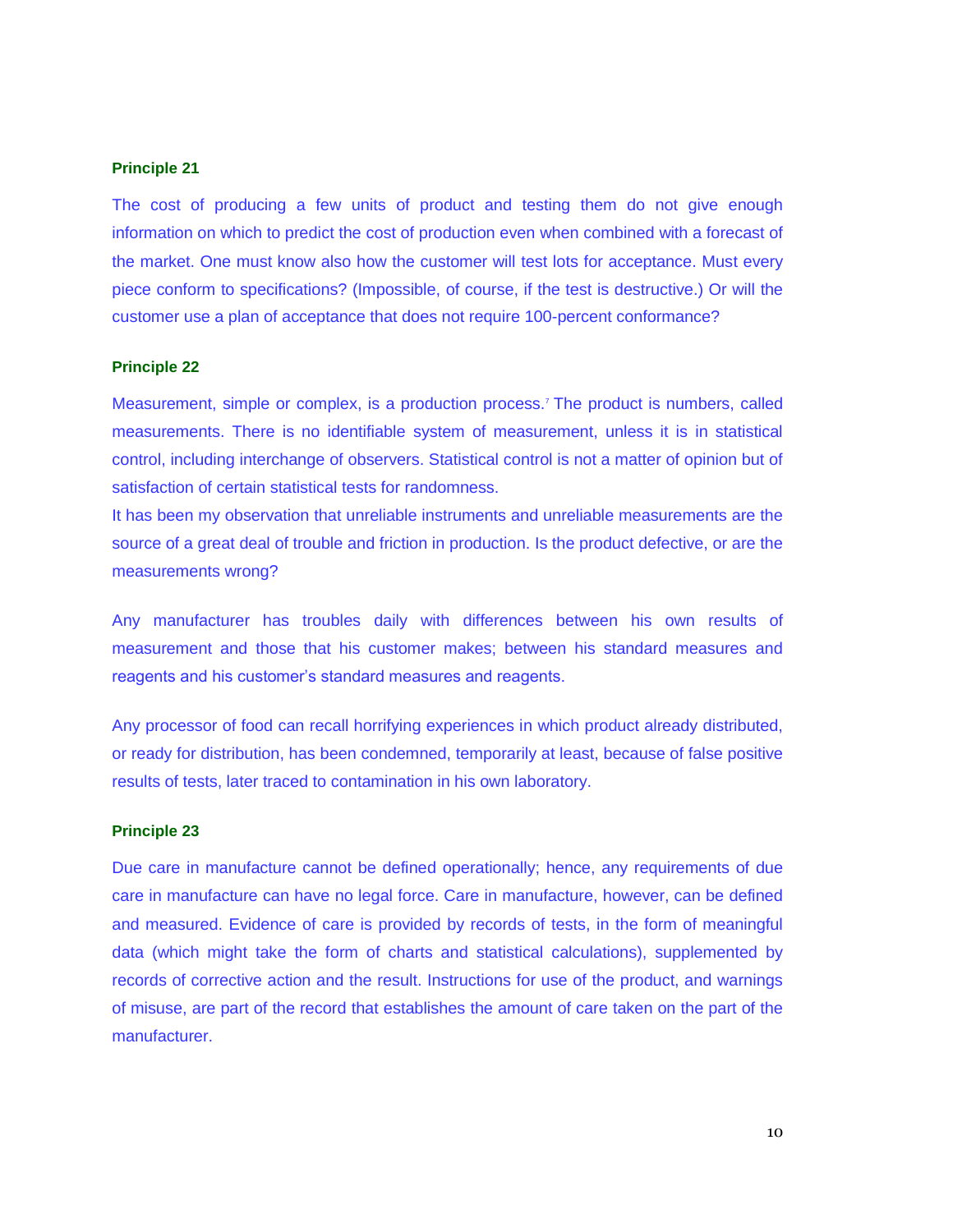The practice of instituting a so-called award of merit to a production worker or to a group of workers for best performance (highest sales, fewest defectives, greatest production) over a recent period may well be demoralizing unless the award is based on satisfactory statistical measurement that will distinguish good performance from plain luck. If the award is not based on a statistical measure of performance, then the system of award is only a lottery. There is no harm in a lottery, so far as I know, if it is called a lottery, but a lottery can do a lot of harm if it is called merit. The results will be decreased production, poorer quality, and dissatisfaction with the job. It is costly to confuse good luck with merit earned.

### **Principle 25**

Statistical methods are not installed in a company or in a governmental organization. Statistical methods grow from the roots of knowledge and experience. Knowledge of statistical theory is the foundation. There are no cookbook-guaranteed recipes to follow.

#### **References**

1. Principles 1–17 were described in more detail in my paper, ["On some statistical aids to](https://www.jstor.org/stable/25059215)  [economic production,"](https://www.jstor.org/stable/25059215) *Interfaces,* Vol. 5, No. 4, Aug. 1975: pp. 1–15; also in "My view of quality control in Japan," *Reports of Statistical Applications Research,* vol. 22, No. 2, June 1975: pp. 73–80.

2. Smith, Richard D. "Saving the super crops," *The Sciences,* Vol. 16, 1976: pp. 13–18.

3. For examples, see W. Edwards Deming, "On some statistical aids toward economic production," *Interfaces,* vol. 5, Aug. 1975: pp. 1–15.

4. Golomski, William. "Departmental size," *Quality Progress,* Aug. 1976, p. 13.

5. This principle was continually emphasized by Harold F. Dodge, certainly as early as 1944. 6. This principle was stated by George Edwards of the Bell Telephone Laboratories certainly as early as 1942. It pervaded the work of Harold F. Dodge in his contributions to acceptance sampling and throughout his long service as chairman of Committee E-11 of the American Society for Testing and Materials.

7. • Shewhart, Walter A. *["Statistical method from the viewpoint of quality control,"](https://www.worldcat.org/title/statistical-method-from-the-viewpoint-of-quality-control/oclc/1249225)* The Graduate School, Department of Agriculture, Washington, 1939; pp. 110–119.

• Ku, Harry H. *["Precision measurement and calibration,"](https://nvlpubs.nist.gov/nistpubs/Legacy/SP/nbsspecialpublication300v1.pdf)* National Bureau of Standards, Washington, vol. 1, Publication 300, 1969.

• Cameron, Joseph M. *["Measurement Assurance,"](https://nvlpubs.nist.gov/nistpubs/Legacy/IR/nbsir77-1240.pdf)* National Bureau of Standards, Washington, Bulletin No. NBSIR 77.1240, 1977.